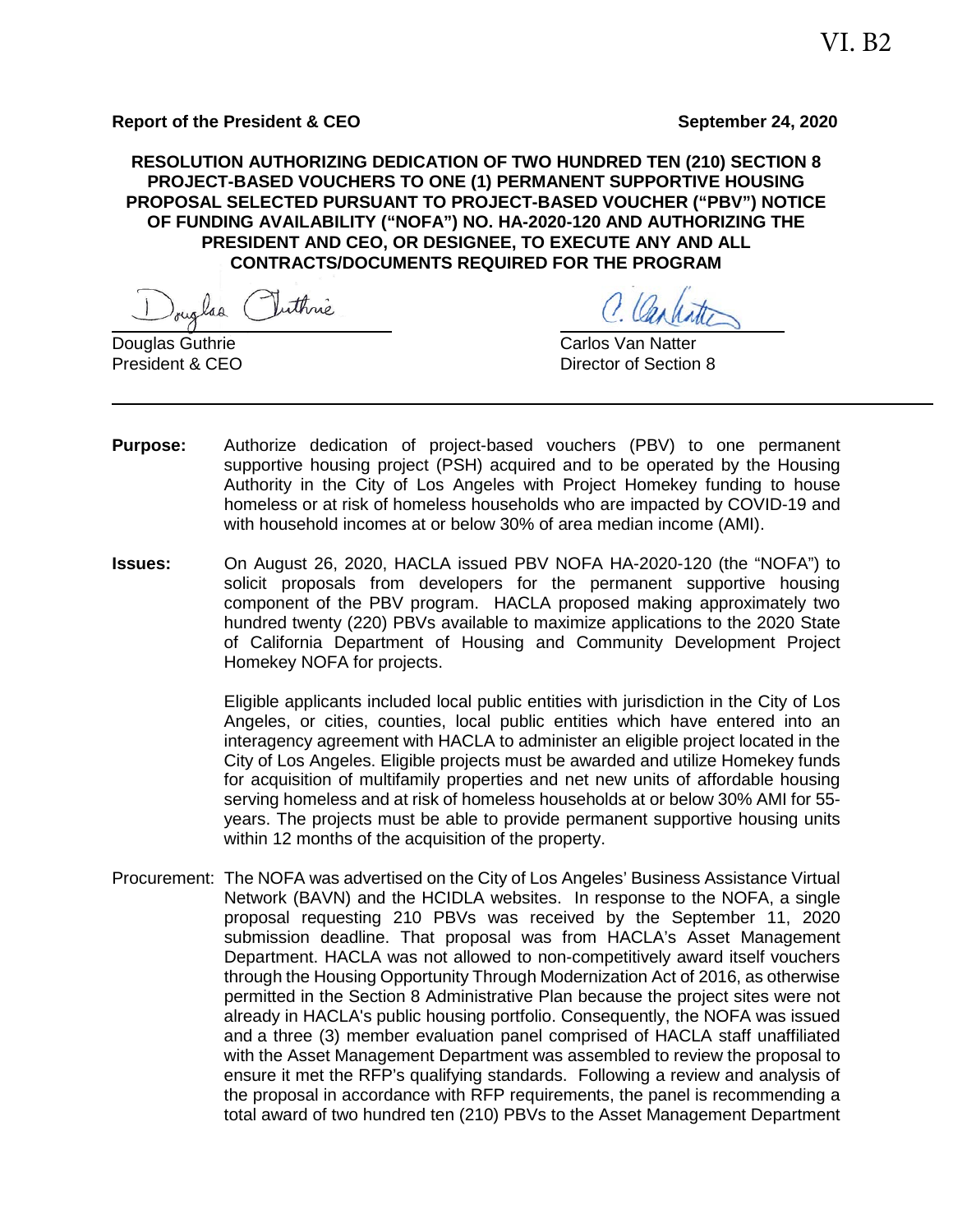for multiple project sites. Additional details on the procurement are detailed on the attached Summary of Outreach. To accommodate this action, HACLA committed 210 PBVs from the 2021 Board approved allocation of 1,000 PBVs.

A Housing Authority may provide project-based assistance for up to 20 percent of its Consolidated Annual Contributions Contract (ACC) authorized units, and may project base an additional 10% of their authorized units for projects serving the homeless. Currently HACLA has project-based 18.6% of its allocated units.

### **Current Request:**

In order to further assist the local collaborative effort to increase the number of Permanent Supportive Housing projects in the City, HACLA requests to dedicate 210 project-based vouchers to its Asset Management Department for multiple project sites for the PSH PBV program, and authorize the President & CEO, or designee, to execute all contracts and documents required for the program. These PBVs will maximize an application to the 2020 State of California Department of Housing and Community Development Project Homekey NOFA.

| <b>Applicant</b>                         | <b>Project</b>        | Number of<br><b>PBVs</b> |
|------------------------------------------|-----------------------|--------------------------|
| <b>HACLA Asset Management Department</b> | <b>Multiple Sites</b> | <b>210 PBV</b>           |

#### **Vision Plan: PLACE Strategy #4: Steward efforts to reduce and alleviate homelessness**

With Board approval, this proposal will result in 210 permanent supportive housing units dedicated for housing the homeless, and at risk of homeless who are impacted by COVID-19.

### **PEOPLE Strategy #9: Increase access to mental health services including peer-to-peer support**

HACLA requires owners of PBV projects to provide supportive services to all PBV participants as a condition of the award of PBVs to the project, which includes access to mental health services.

#### **PEOPLE Strategy #12: Improve access to physical health services**

HACLA requires owners of PBV projects to provide supportive services to all PBV participants as a condition of the award of PBVs to the project, which includes access to physical health services.

**Funding:** The Chief Administrative Officer confirms the following:

*Source of Funds:* Vouchers will be project-based from the existing allocation of Section 8 Housing Choice Vouchers and paid for using Section 8 Housing Assistance Payments (HAP) funding.

*Budget and Program Impact:* The PBVs will provide monthly Section 8 Housing Assistance Payments for 210 households for 20 years. Although the PBVs will be awarded to projects in 2020, HAP payments will not be made until the rehabilitation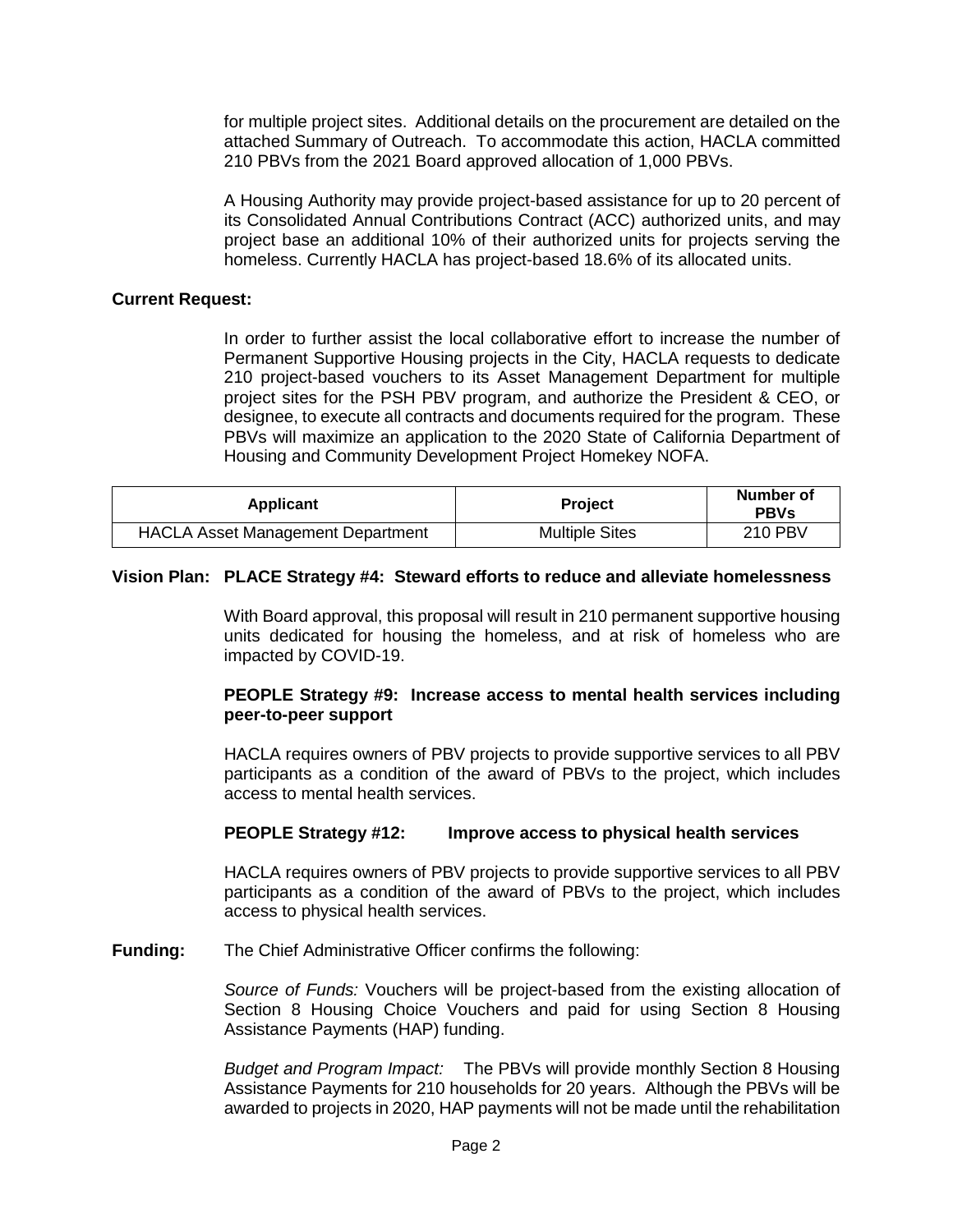has been completed and the units are leased. The necessary funds will be available and included in the corresponding HACLA budget year.

### **Environmental Review:**

PBV projects are subject to environmental reviews conducted by the Responsible Entity for the City of Los Angeles, the Housing and Community Investment Department. Each project will be in compliance with NEPA and CEQA prior to the execution of the AHAP contract.

- **Section 3:** HACLA requires Economic Opportunity Plans (EOPs) in conformity with the requirements of its Section 3 Guide and Compliance Plan for the proposed projects during the NOFA submission. Section 3 employment opportunities have been identified and committed. HACLA will work with the property management company and supportive services provider to identify and refer Section 3 residents for resident manager, maintenance, administrative and other positions as applicable.
- **Attachment:** 1. Summary of Outreach Activities
	- 2. Resolution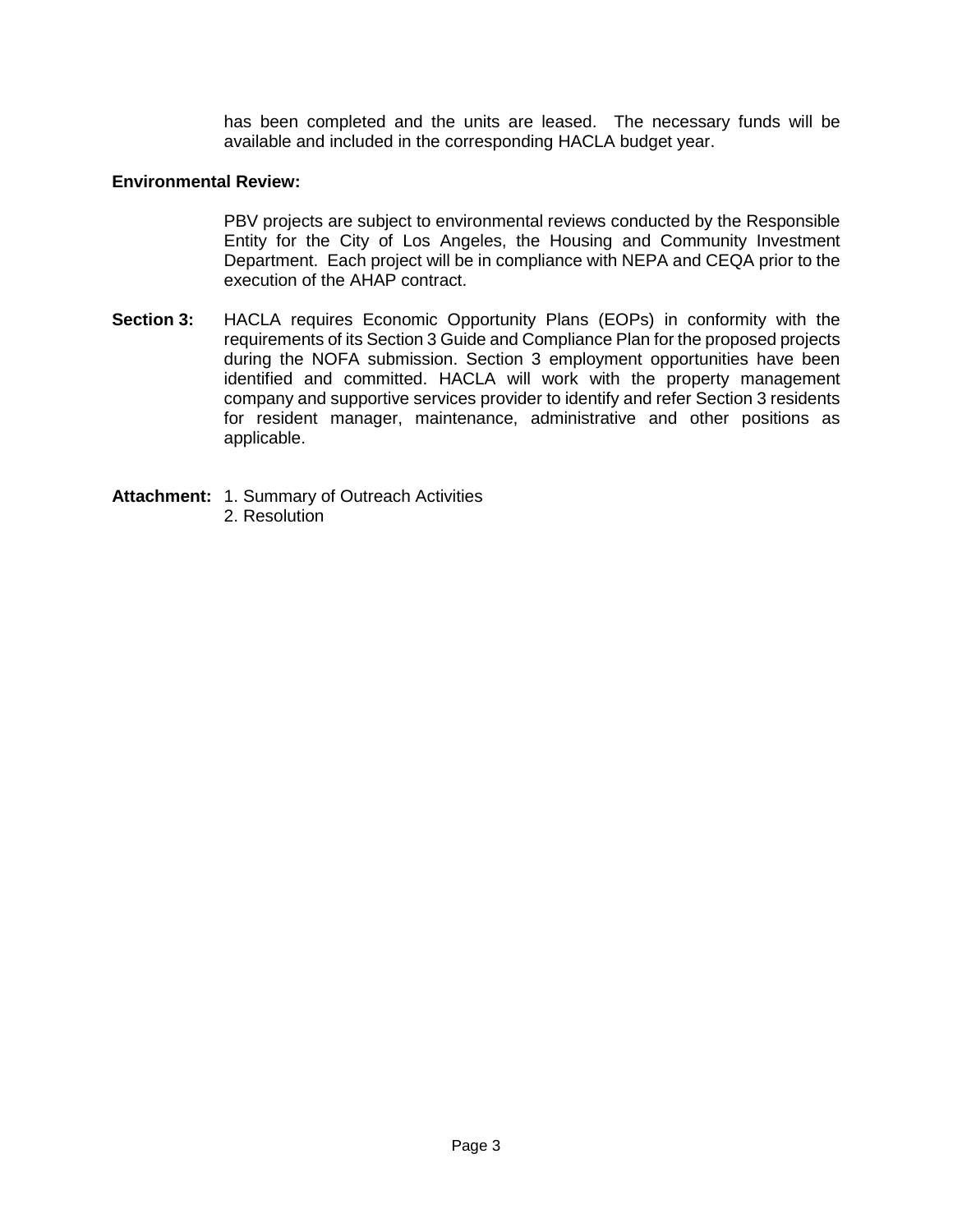# Attachment 1

## **Summary of Outreach Activities**

On August 26, 2020, the Housing Authority of the City of Los Angeles ("HACLA") invited proposals from eligible applicants under the Project Based Voucher ("PBV"). Through this NOFA, HACLA will make available up to a maximum of 220 PBVs for eligible applicants with eligible projects applying for funding in the current Homekey Program Notice of Funding Availability issued by the State of California Department of Housing and Community Development. As noted in the accompanying Report of the President and CEO, eligible applicants included local public entities with jurisdiction in the City of Los Angeles, or cities, counties, local public entities which have entered into an interagency agreement with HACLA to administer an eligible project located in the City of Los Angeles. Eligible projects must be awarded and utilize Homekey funds for acquisition of multifamily properties and net new units of affordable housing serving homeless and at risk of homeless households at or below 30% of area median income. The projects must be able to provide permanent supportive housing units within 12 months of the acquisition of the property. The contract award is for an initial twenty (20) year term with one (1), twenty (20) year option to renew, for a total of forty (40) years.

A. Advertising

Although the eligible applicants are limited, the Request for Proposal (RFP) for the PBV NOFA was posted on the City of Los Angeles Business Assistance Virtual Network (LA-BAVN) website. LA-BAVN is a free service provided by the City of Los Angeles. Notices were reviewed by 119 LA-BAVN users. HACLA sent an email notification to 280 vendors from the HACLA database notifying them of the procurement opportunity with the understanding joint proposals with eligible applicants were possible. Additionally, NOFA notices were mailed to the Minority Business Enterprise ("MBE") / Women Business Enterprise ("WBE") organizations (see below).

- B. Due to the outbreak of the Novel Coronavirus (COVID-19) and to help prevent its spread, HACLA did not conduct an optional pre-proposal conference. This decision followed recent orders issued for the State of California by Governor Newsom, the City of Los Angeles by Mayor Garcetti, and Federal, County and City of Los Angeles public health officials.
- C. Proposals Received and Evaluated On or prior to the September 11, 2020 submission deadline one (1) proposal was received. The proposal was from HACLA's Asset Management Department. As noted in the accompanying Report of the President and CEO, an evaluation panel comprised of three non-affiliated HACLA staff evaluated the proposal to ensure adherence to the RFP requirements, and thereafter scored the proposal with a recommended award as follows: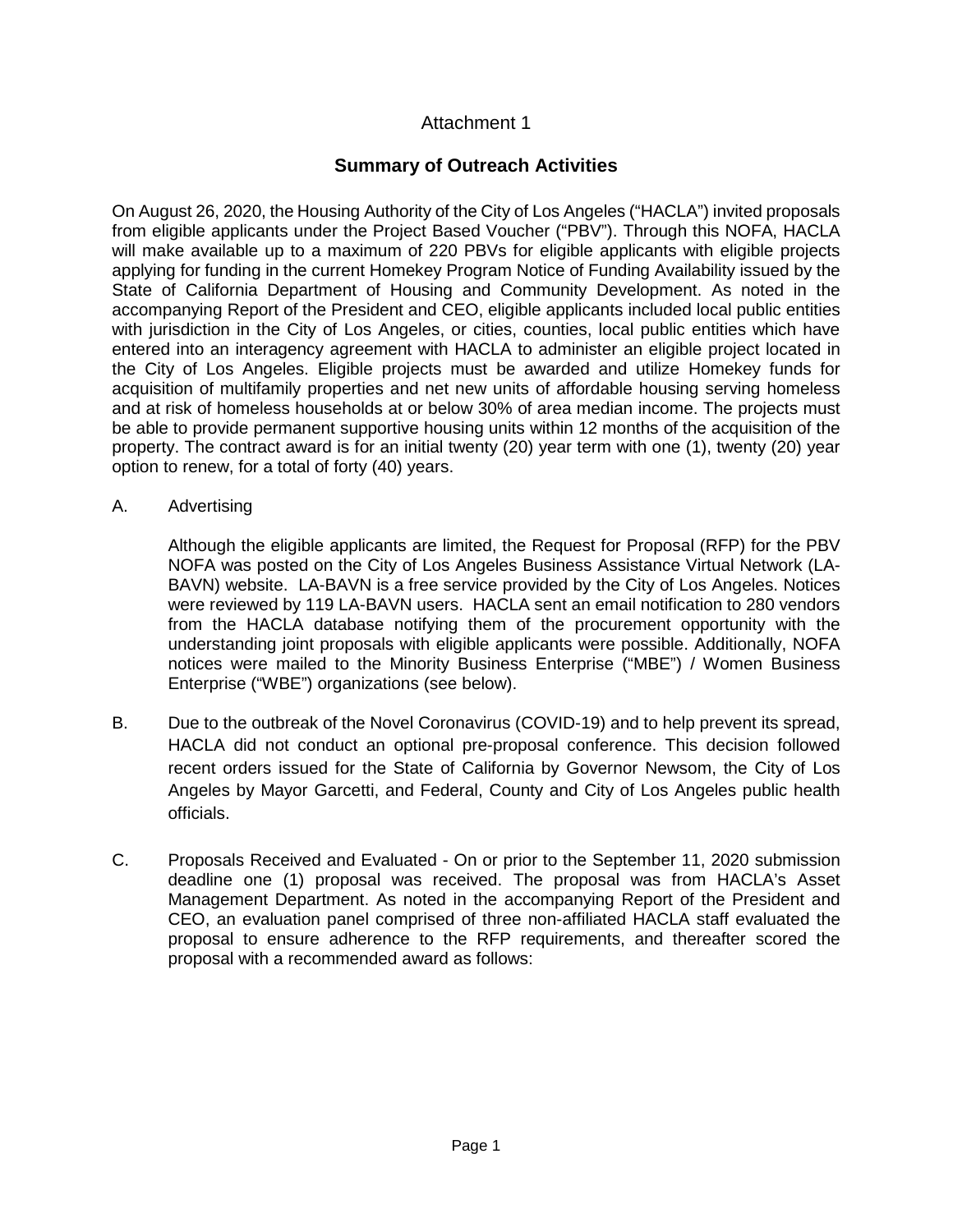| HA-2020-120 | <b>APPLICANT</b>                                                                       | <b>PROJECT NAME</b>                                                                                            | <b>PANEL</b><br><b>AVERAGE</b> | <b>TOTAL</b><br>No. of<br><b>PBV</b> |
|-------------|----------------------------------------------------------------------------------------|----------------------------------------------------------------------------------------------------------------|--------------------------------|--------------------------------------|
|             | Housing Authority of<br>the City of Los<br>Angeles - Asset<br>Management<br>Department | 1643 Martel Avenue<br>15230 Parthenia<br>Avenue<br><b>Best Western NOHO</b><br>Super 8<br>The Orchid (w/ PATH) | 93.00                          | 210                                  |

D. MBE/WBE Participation - HACLA conducts ongoing outreach to include minorities and women in the contract award process. The outreach includes providing information to the U.S. Small Business Administration ("SBA"), and mailing information to organizations that represent minorities and women. The recommended award is being made in accordance with the Housing Authority's policies and Federal regulations and without regard to race, creed, color, gender or national origin.

| Company                                                                          | <b>Employees</b>                                                 |  |  |
|----------------------------------------------------------------------------------|------------------------------------------------------------------|--|--|
| Housing Authority of the City of<br>Los Angeles - Asset Management<br>Department | Total:<br>892<br>605 Minorities = $88\%$<br>Women $=63\%$<br>432 |  |  |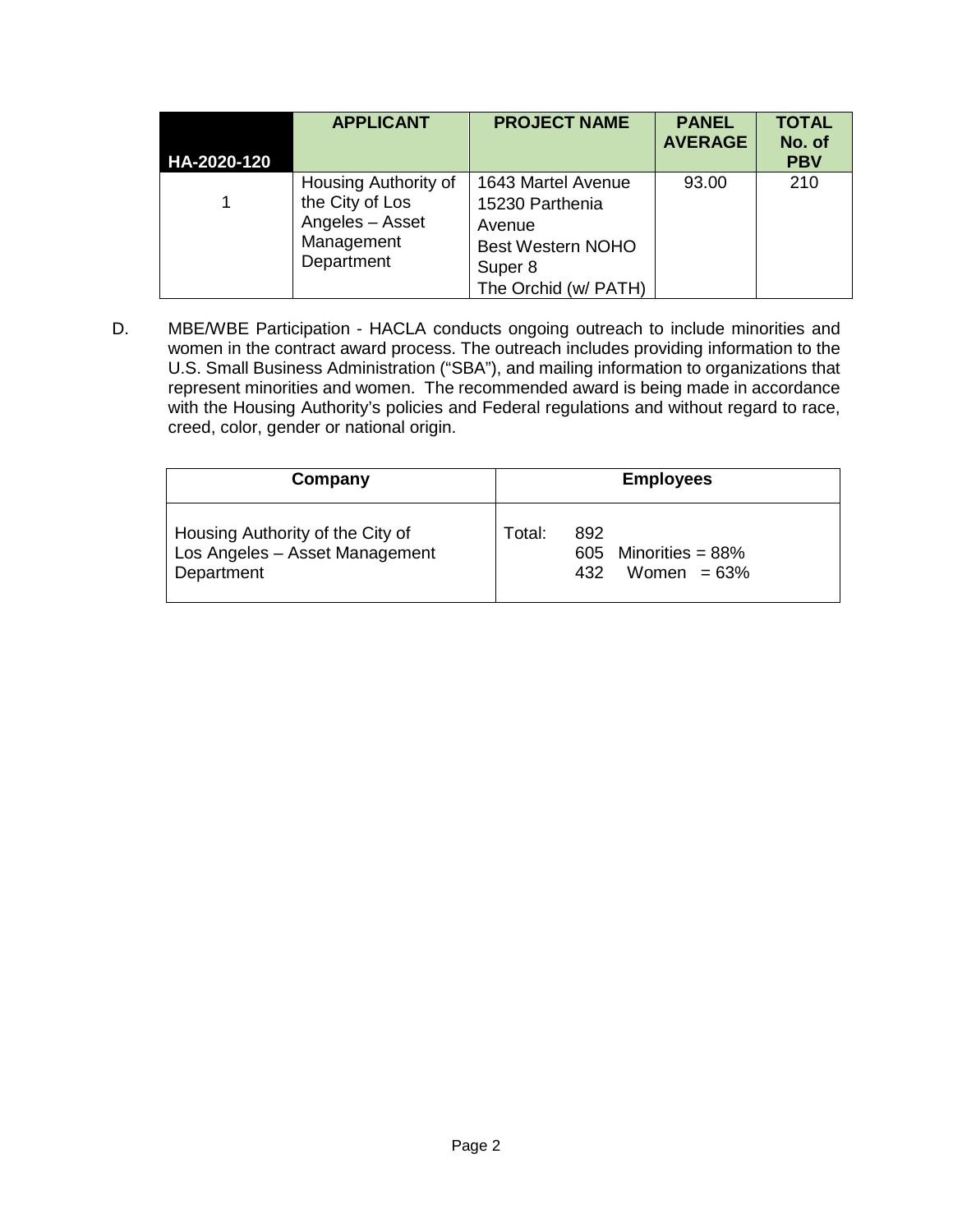# **MBE/WBE ORGANIZATIONS MAILING LIST**

| 1 American Indian Chamber of Commerce                                      |  |  |
|----------------------------------------------------------------------------|--|--|
| 2 Asian American Architects and Engineers Association                      |  |  |
| 3 Asian Business Association of Los Angeles                                |  |  |
| 4 Asian Business League of Southern California                             |  |  |
| 5 Asian Pacific Islander Small Business Program                            |  |  |
| 6 Black Business Association                                               |  |  |
| 7 Build Plus Community Marketplace                                         |  |  |
| 8 California Hispanic Chamber of Commerce                                  |  |  |
| 9 Greater L.A. African American Chamber of Commerce (GLAAACC)              |  |  |
| 10 Greater San Fernando Valley Chamber of Commerce                         |  |  |
| 11 Korean American Chamber of Commerce                                     |  |  |
| 12 LA Metropolitan Hispanic Chamber of Commerce                            |  |  |
| 13 Latin Business Association (LBA)                                        |  |  |
| 14 Los Angeles Area Chamber of Commerce                                    |  |  |
| 15 Los Angeles Area Chamber of Commerce                                    |  |  |
| 16 Los Angeles Latino Chamber of Commerce                                  |  |  |
| 17 Los Angeles Minority Business Development Agency (MBDA) Business Center |  |  |
| 18 Los Angeles Minority Business Enterprise Center USC (MBDA)              |  |  |
| 19 National Association of Minority Contractors                            |  |  |
| 20 National Association of Women Business Owners Los Angeles               |  |  |
| 21 National Black Contractors Association                                  |  |  |
| 22 National Latina Business Women Association (NLBWA-LA)                   |  |  |
| 23 Pacific Asian Consortium in Employment (PACE) Business Center           |  |  |
| 24 Pacific Coast Regional Small Business Development Corp (SBDC)           |  |  |
| 25 Regional Black Chamber of Commerce of San Fernando Valley               |  |  |
| 26 Regional Hispanic Chamber of Commerce                                   |  |  |
| 27 Small Business Majority                                                 |  |  |
| 28 Southern California Black Chamber of Commerce                           |  |  |
| 29 Southern California Minority Supplier Development Council               |  |  |
| 30 The New Ninth Business Resource Center                                  |  |  |
| 31 US Black Chambers                                                       |  |  |
| 32 US Small Business Administration                                        |  |  |
| 33 US Veteran Business Alliance                                            |  |  |
| 34 Valley Economic Development Center/Women's Business Center              |  |  |
| 35 Vermont Slauson Economic Development Corporation                        |  |  |
| 36 Vernon Network Committee                                                |  |  |
| 37 Young Black Contractors Association                                     |  |  |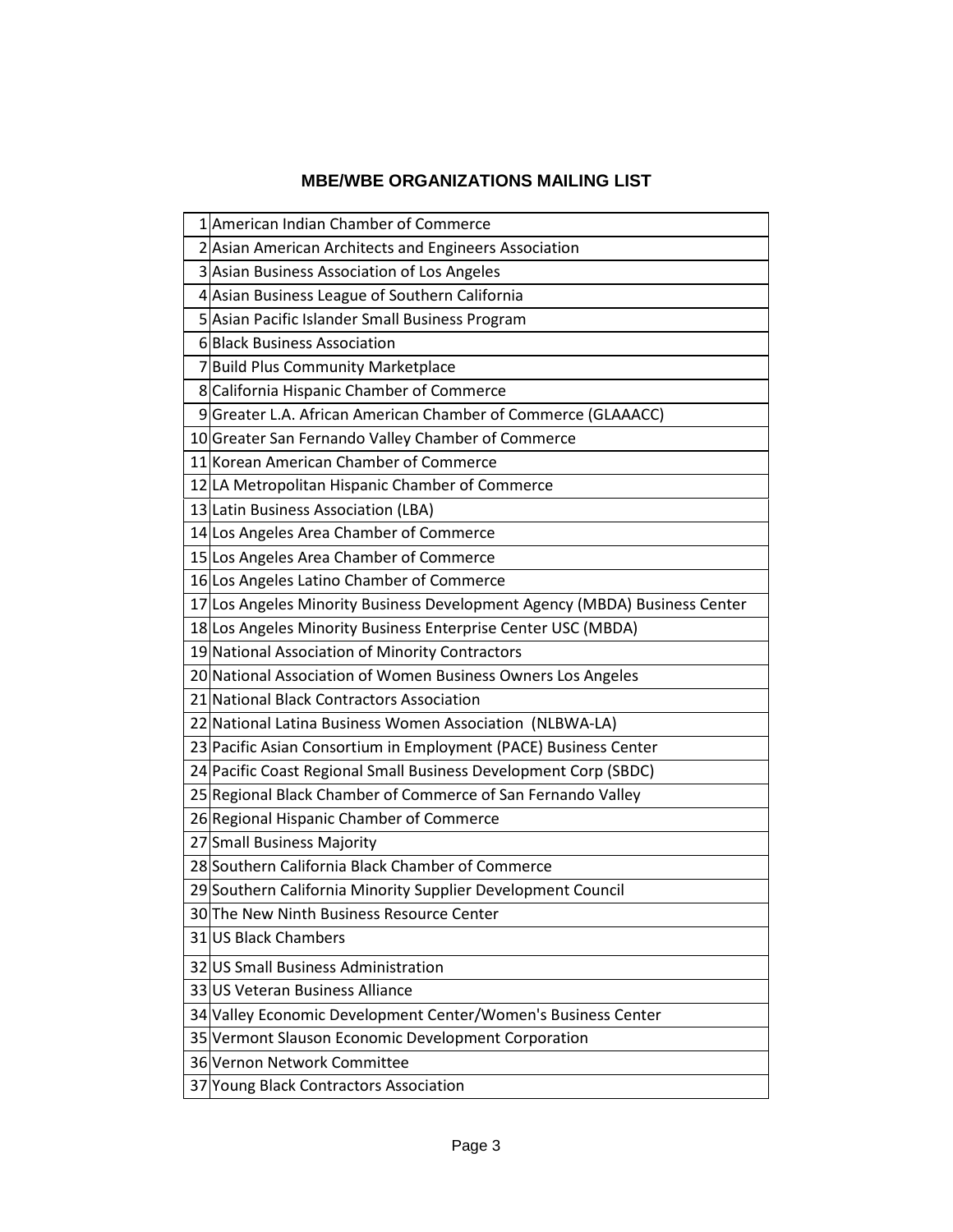### **RESOLUTION NO.\_\_\_\_\_\_\_\_\_\_\_\_**

### **RESOLUTION AUTHORIZING DEDICATION OF TWO HUNDRED TEN (210) SECTION 8 PROJECT-BASED VOUCHERS TO ONE (1) PERMANENT SUPPORTIVE HOUSING PROPOSAL SELECTED PURSUANT TO PROJECT-BASED VOUCHER ("PBV") NOTICE OF FUNDING AVAILABILITY ("NOFA") NO. HA-2020-120 AND AUTHORIZING THE PRESIDENT AND CEO, OR DESIGNEE, TO EXECUTE ANY AND ALL CONTRACTS/DOCUMENTS REQUIRED FOR THE PROGRAM**

**WHEREAS,** on August 26, 2020, the Housing Authority of the City of Los Angeles ("HACLA") issued Project-Based Voucher ("PBV") Notice of Funding Availability ("NOFA") No. HA-2020-120 to solicit proposals from developers of Permanent Supportive Housing (PSH) projects for approximately two hundred twenty (220) PBVs; and

**WHEREAS,** the purpose of this PBV NOFA is to assist in the creation of permanent supportive housing in the City of Los Angeles by maximizing applications to the 2020 State of California Department of Housing and Community Development Project Homekey NOFA; and

**WHEREAS,** the goal, through making PBVs available, is to provide affordable housing with an array of supportive services for homeless or at risk of homeless households who are impacted by COVID-19 and are at or below30% of area median income (AMI); and

**WHEREAS,** eligible applicants included local public entities with jurisdiction in the City of Los Angeles, or cities, counties, local public entities which have entered into an interagency agreement with HACLA to administer an eligible project located in the City of Los Angeles; and

**WHEREAS,** eligible projects must be awarded and utilize Homekey funds for acquisition of multifamily properties and net new units of affordable housing serving homeless and at risk of homeless households at or below 30% of AMI for 55-years. The project must be able to provide permanent housing units within 12 months of the acquisition of the property; and

**WHEREAS**, HACLA received one (1) PSH project proposal in response to the PBV NOFA No. HA-2020-120 by the September 11, 2020 deadline with said proposal being from HACLA's Asset Management Department; and

**WHEREAS**, for the reasons set forth in the Report of the President and CEO of the same date herewith, the Board of Commissioners does hereby desire to award the Asset Management Department 210 PBVs in multiple project sites.

**NOW, THEREFORE, BE IT RESOLVED** that the Board of Commissioners authorizes the President and CEO, or designee, to execute any and all contracts/documents required for the dedication of two hundred ten (210) PBVs to the following permanent supportive housing proposal:

| <b>Developer</b>                         | <b>Project</b>        | Number of<br><b>PBVs</b> |
|------------------------------------------|-----------------------|--------------------------|
| <b>HACLA Asset Management Department</b> | <b>Multiple Sites</b> | <b>210 PBV</b>           |